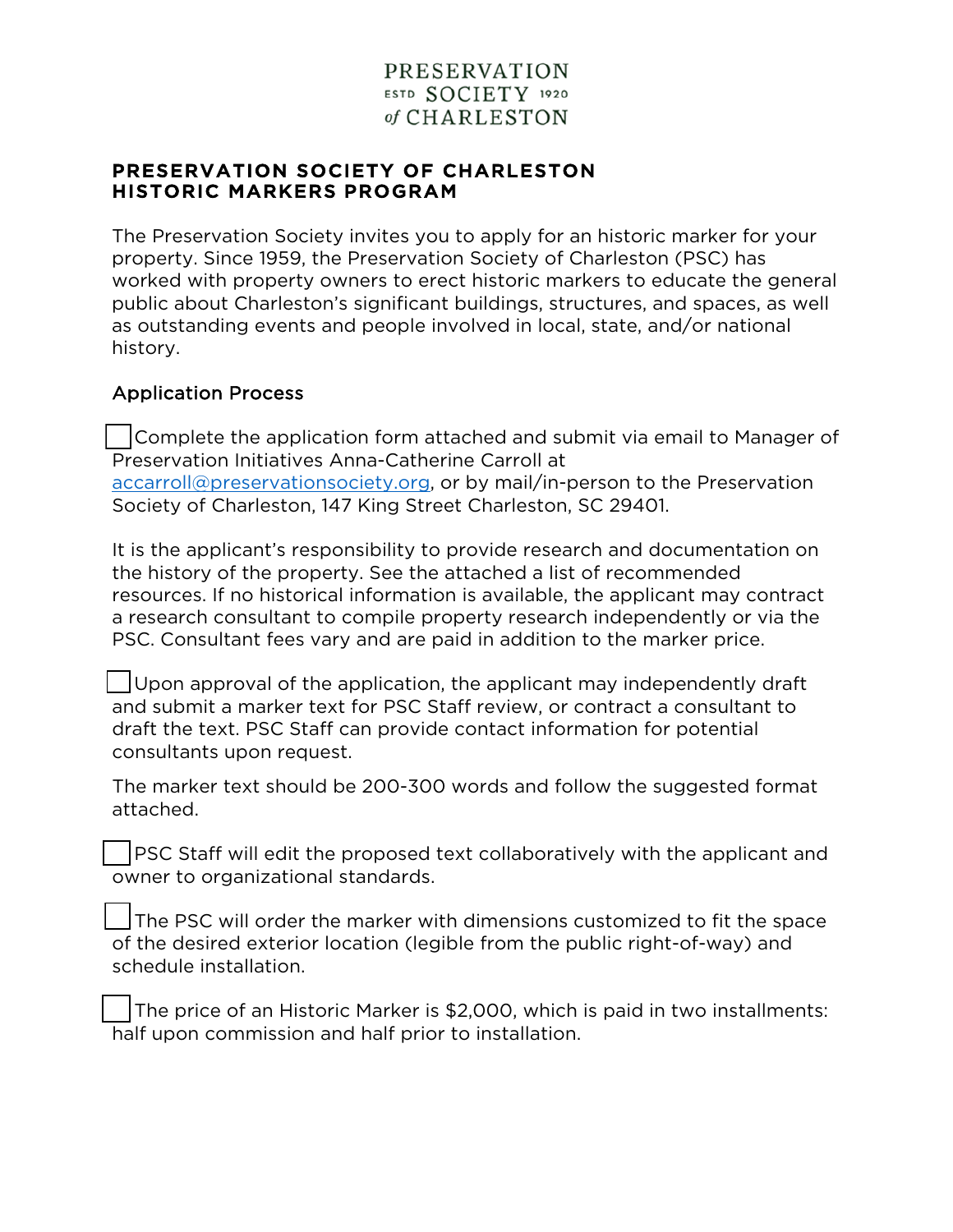#### Preservation Society of Charleston Historic Marker Application Form

\_\_\_\_\_\_\_\_\_\_\_\_\_\_\_\_\_\_\_\_\_\_\_\_\_\_\_\_\_\_\_\_\_\_\_\_\_\_\_\_\_\_\_\_\_\_\_\_\_\_\_\_\_\_\_\_\_\_\_\_\_\_\_\_\_\_\_\_\_\_\_\_\_\_\_\_\_\_

Property Address

# Applicant Information

| Address:                |                           |
|-------------------------|---------------------------|
|                         | Phone: __________________ |
|                         |                           |
| Signature of nominator: |                           |

### Property Owner Information

check this box if this information is the same as above

Property owner name(s):

Mailing address: \_\_\_\_\_\_\_\_\_\_\_\_\_\_\_\_\_\_\_\_\_\_\_\_\_\_\_\_\_\_\_\_\_\_\_\_\_\_\_\_\_\_\_\_\_\_\_\_\_\_\_\_\_\_\_\_\_\_\_\_\_\_\_\_

E-mail: \_\_\_\_\_\_\_\_\_\_\_\_\_\_\_\_\_\_\_\_\_\_\_\_\_\_\_\_\_\_\_\_\_\_\_\_\_\_\_\_\_\_\_\_\_\_\_\_\_\_\_ Phone: \_\_\_\_\_\_\_\_\_\_\_\_\_\_

Signature of property owner consenting to application:

*(The Preservation Society will not accept an application form that is not signed by the property owner)* 

\_\_\_\_\_\_\_\_\_\_\_\_\_\_\_\_\_\_\_\_\_\_\_\_\_\_\_\_\_\_\_\_\_\_\_\_\_\_\_\_\_\_\_\_\_\_\_\_\_\_\_\_\_\_\_\_\_\_\_\_\_\_\_\_\_\_\_\_\_\_\_\_\_\_\_\_\_\_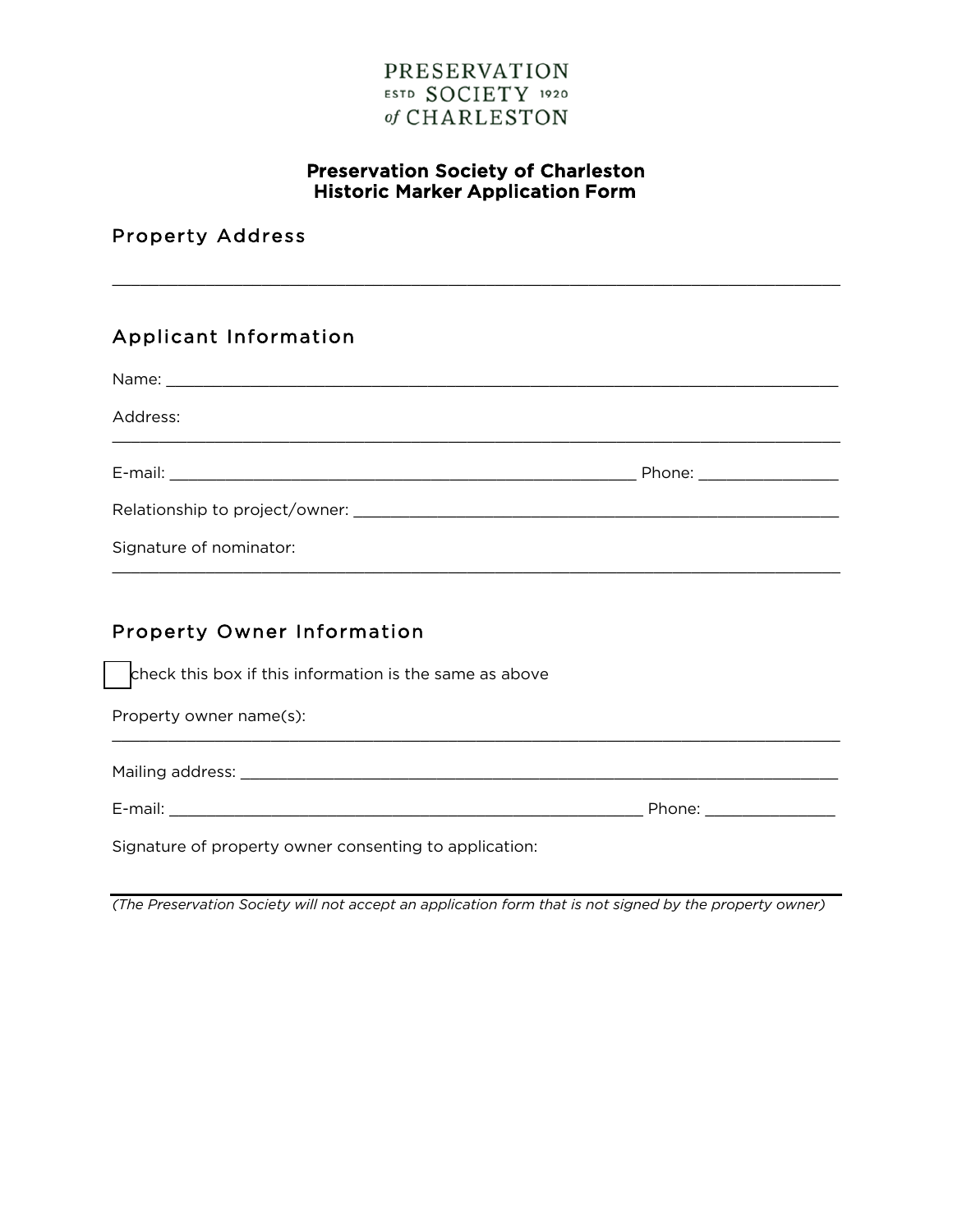| <b>Historical Background Information</b>                                                                                                                                                       |
|------------------------------------------------------------------------------------------------------------------------------------------------------------------------------------------------|
| Have you done any historical research on this property? $\vert \ \vert_{\text{yes}} \vert \ \vert_{\text{no}}$                                                                                 |
|                                                                                                                                                                                                |
|                                                                                                                                                                                                |
|                                                                                                                                                                                                |
|                                                                                                                                                                                                |
|                                                                                                                                                                                                |
| Information about the historical significance of the property (people, events, etc.):                                                                                                          |
|                                                                                                                                                                                                |
|                                                                                                                                                                                                |
|                                                                                                                                                                                                |
|                                                                                                                                                                                                |
|                                                                                                                                                                                                |
| Architectural description (notable exterior and interior elements, details, finishes, etc.)                                                                                                    |
|                                                                                                                                                                                                |
|                                                                                                                                                                                                |
|                                                                                                                                                                                                |
|                                                                                                                                                                                                |
|                                                                                                                                                                                                |
|                                                                                                                                                                                                |
| If you have done or possess any historical research, please attach or provide any additional<br>information about the property below. If you have any historical imagery, please include it as |

an attachment as well: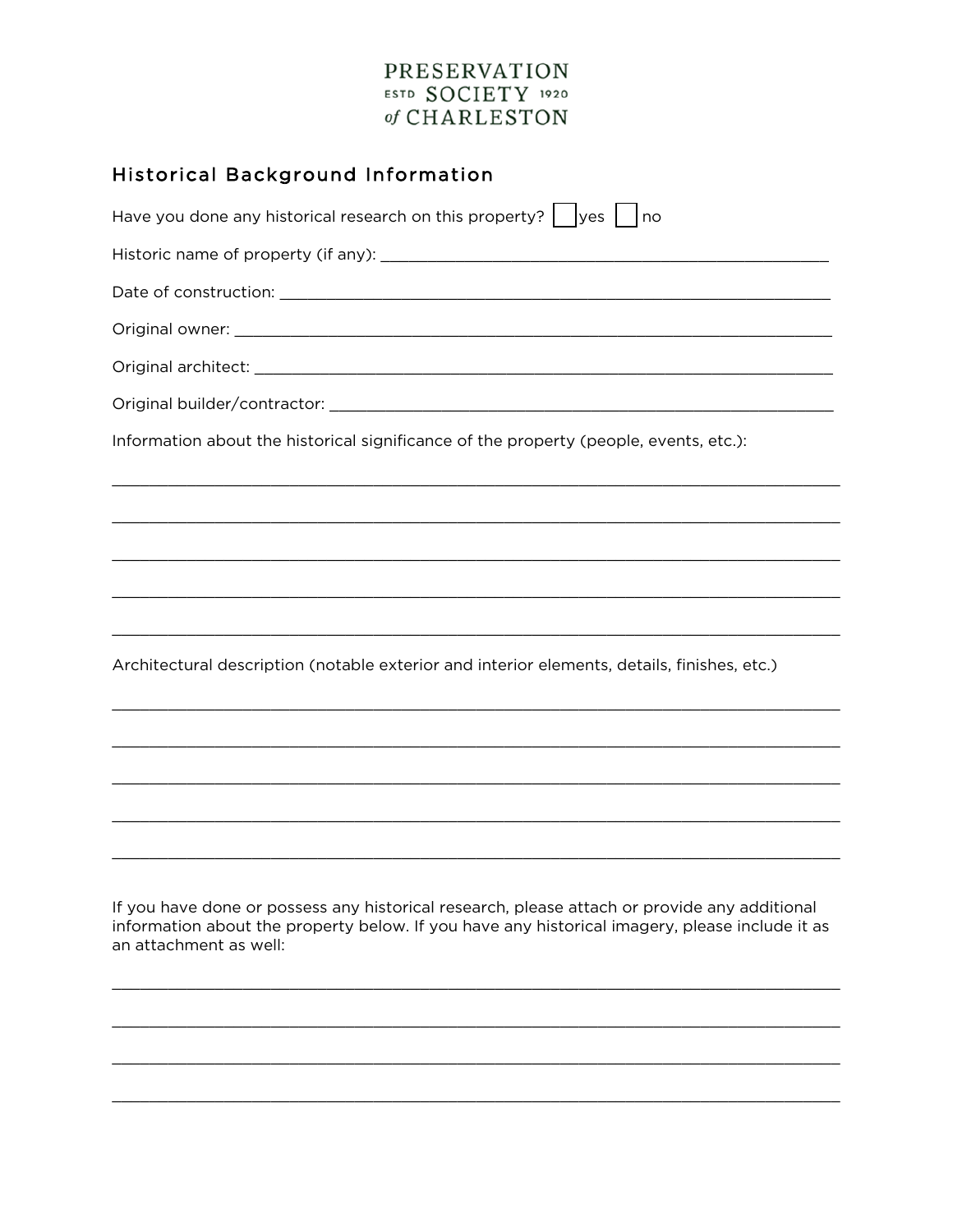#### PSC Historic Marker Text Outline

Suggested length: 200-300 words

### Building Name Address *Construction date*

Introduction: Provide a brief overview of the building's origin

- Property name
- Construction date
- Information on building origin: original owner, architect, builder, occupants, use, etc. (you may include notable information about what existed on the site prior to the building's construction)

Architectural Information: Describe the building's architectural significance, emphasizing character-defining features. Notable alterations to the building over time may be included.

- Architectural style
- Character-defining features (notable interior elements may be mentioned)
- Notable additions, alterations (recent alterations should not be referenced)

Historical Significance: Highlight significant periods in the building's history

- Association with significant events or people
- Narrative of ownership and occupancy over time as it pertains to understanding broad patterns and themes of Charleston's history (current residents should not be mentioned)
- Information on the building's significant uses over time

*placed by the*  PRESERVATION SOCIETY OF CHARLESTON 2022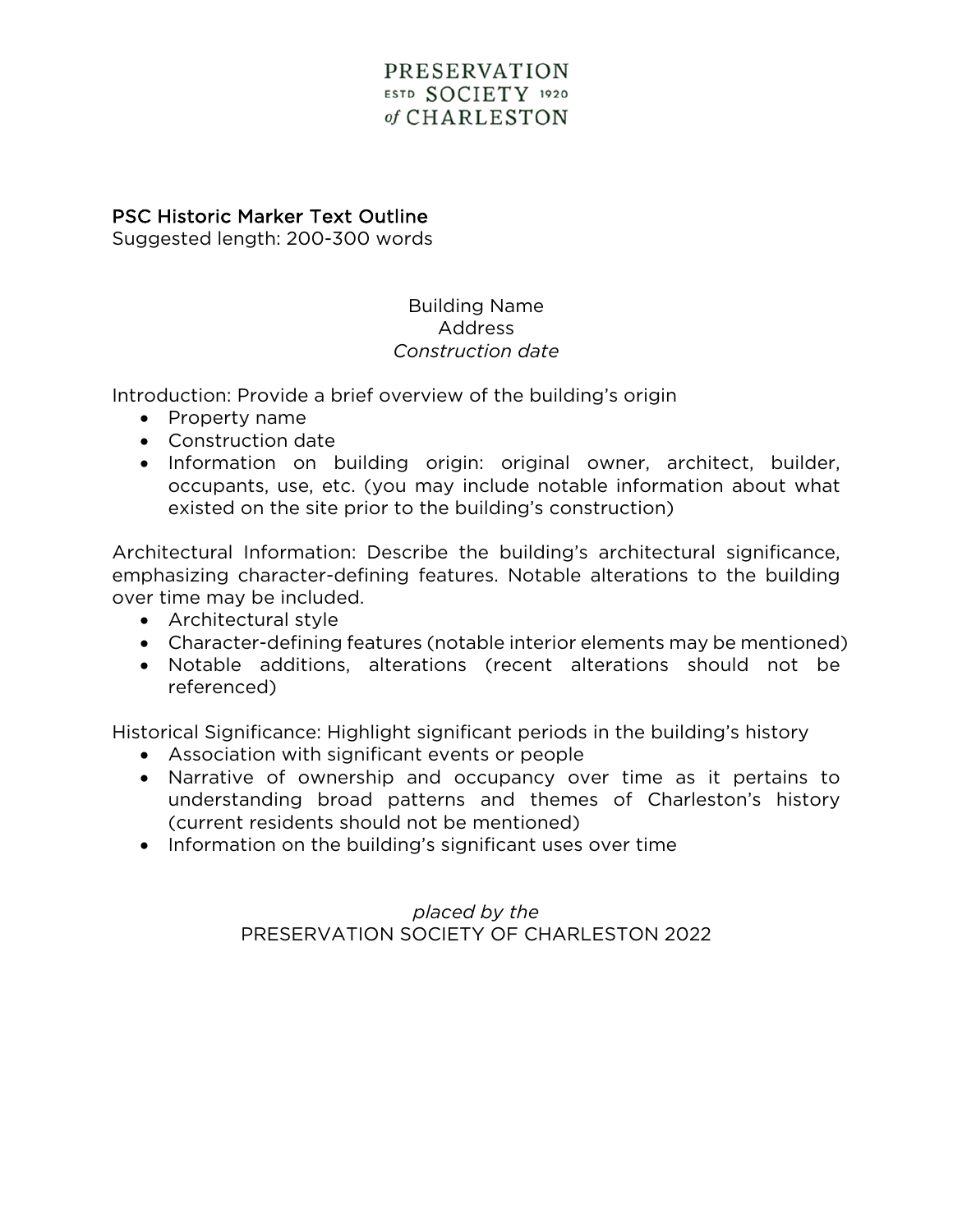# RESEARCHING HISTORIC PROPERTIES

If you are interested in researching an historic property in Charleston, there are a host of institutions and resources available locally.

#### Charleston County Public Library

With a Charleston County Public Library card, many resources are available online, detailed below. You can apply for a library card here.

- Historic Newspapers
	- o Navigate to the homepage
	- o Click research tab, select "Newspapers & Magazines," and "The Charleston Collection"
	- o Search for keywords, names and addresses from this page.
- Ancestry.com *(includes Census data, City Directories, genealogical resources, etc.)*
	- o Navigate to the **homepage**
	- o Click research tab, select "Biography & Genealogy." Under, Ancestry Library Edition, and Access the database inside a library branch or from home with your Charleston County Public Library.
- Sanborn Fire Insurance Maps *(shows building footprint, materials, etc.)*
	- o Navigate to the homepage
	- o Click research tab, select "History & Geography" tab for Digital Sanborn Maps. Click Access the database inside a library branch or from home with your Charleston County Public Library card.
		- Once you're logged in, select the correct state and city in the dropdown menus. Maps are available from 1884-1955.
		- How to use the maps: Go to the map key and find your property location. Navigate to the sheet number that corresponds with your property's location.

### Additional Online Resources

- Lowcountry Digital Library
	- 1. Manuscripts
	- 2. Photographs
	- 3. Oral histories
	- 4. Digital exhibits
- Sanborn Fire Insurance Maps
	- 1. 1884
	- 2. 1888
	- 3. Additional years available with your Charleston County Public Library card